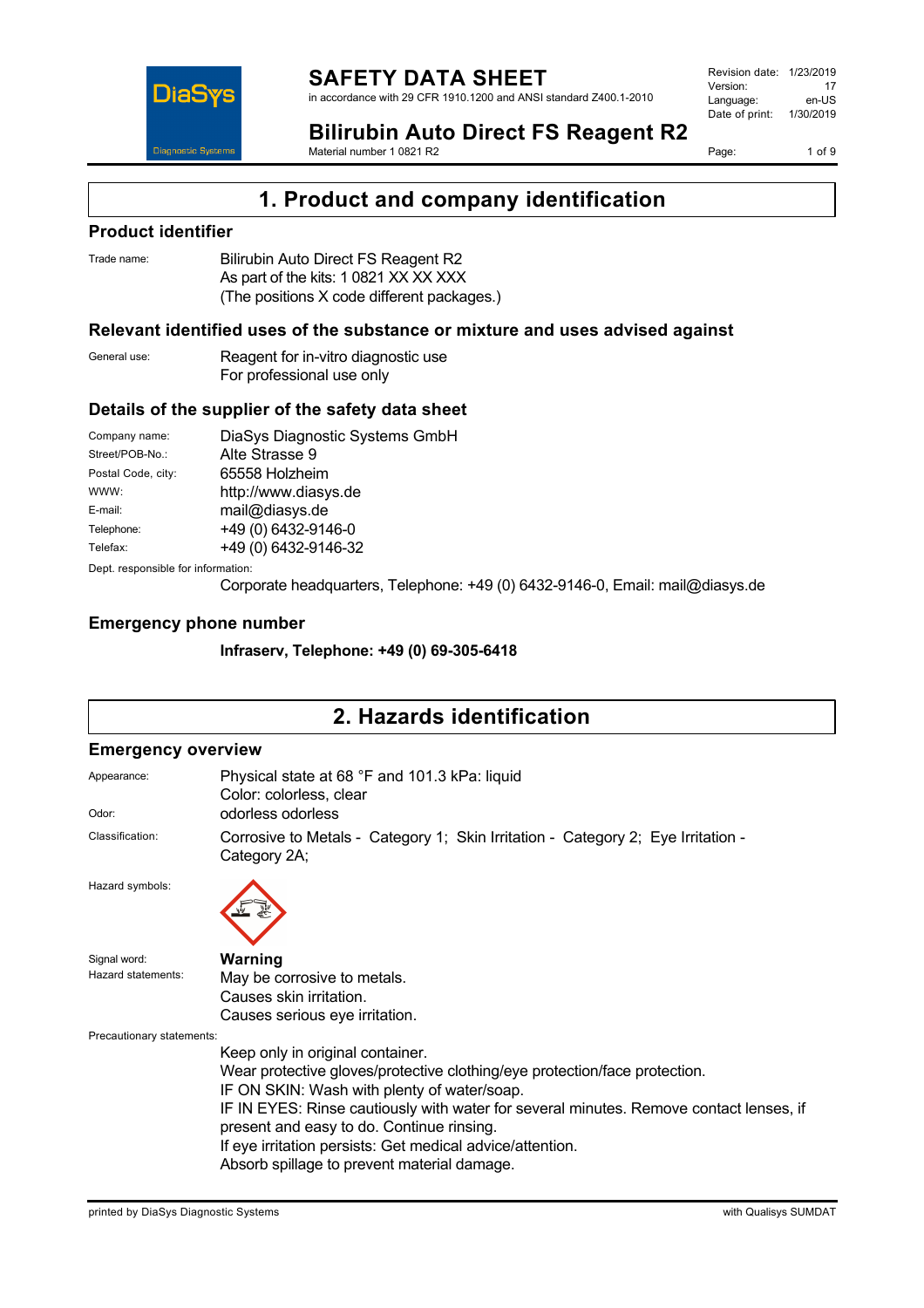in accordance with 29 CFR 1910.1200 and ANSI standard Z400.1-2010

| Revision date: | 1/23/2019 |
|----------------|-----------|
| Version:       | 17        |
| Language:      | en-US     |
| Date of print: | 1/30/2019 |
|                |           |

**DiaS** Diagnostic System:

**Bilirubin Auto Direct FS Reagent R2** Material number 1 0821 R2

Page: 2 of 9

### **Regulatory status**

This material is considered hazardous by the U.S. OSHA Hazard Communication Standard (29 CFR 1910.1200) and SIMDUT in Canada.

### **Hazards not otherwise classified**

A corrosive effect cannot be ruled out because of the pH value. see section 11: Toxicological information

## **3. Composition / Information on ingredients**

Chemical characterization: aqueous solution

| Relevant ingredients:   |                             |            |                                                                                                                                         |
|-------------------------|-----------------------------|------------|-----------------------------------------------------------------------------------------------------------------------------------------|
| CAS No.                 | Designation                 | Content    | Classification                                                                                                                          |
| <b>CAS</b><br>7647-01-0 | <b>Hydrochloric</b><br>acid | $1 - 3 \%$ | Corrosive to Metals - Category 1. Skin Corrosion -<br>Category 1B.<br>Specific Target Organ Toxicity (Single Exposure) -<br>Category 3. |

|                                                    | 4. First aid measures                                                                                                                                                                                                                      |  |
|----------------------------------------------------|--------------------------------------------------------------------------------------------------------------------------------------------------------------------------------------------------------------------------------------------|--|
| General information:                               | If medical advice is needed, have product container or label at hand.                                                                                                                                                                      |  |
| In case of inhalation:                             | Provide fresh air. Seek medical aid in case of troubles.                                                                                                                                                                                   |  |
| Following skin contact:                            | Take off contaminated clothing and wash it before reuse.<br>After contact with skin, wash immediately with plenty of water.<br>Cover with sterile dressing material to protect against infection. Seek medical attention.                  |  |
| After eye contact:                                 | Immediately flush eyes with plenty of flowing water for 10 to 15 minutes holding eyelids<br>apart. Remove contact lenses, if present and easy to do. Continue rinsing. Subsequently<br>seek the immediate attention of an ophthalmologist. |  |
| After swallowing:                                  | Never give anything by mouth to an unconscious person.<br>Rinse mouth immediately and drink plenty of water.<br>Do not induce vomiting. Risk of perforation!<br>Do not try to neutralize. Immediately get medical attention.               |  |
| Most important symptoms/effects, acute and delayed |                                                                                                                                                                                                                                            |  |
|                                                    |                                                                                                                                                                                                                                            |  |

Causes skin irritation. Causes serious eye irritation. A corrosive effect cannot be ruled out because of the pH value. May cause respiratory irritation.

### **Information to physician**

Treat symptomatically.

## **5. Fire fighting measures**

Flash point/flash point range:

not combustible Auto-ignition temperature: No data available

printed by DiaSys Diagnostic Systems with Qualisys SUMDAT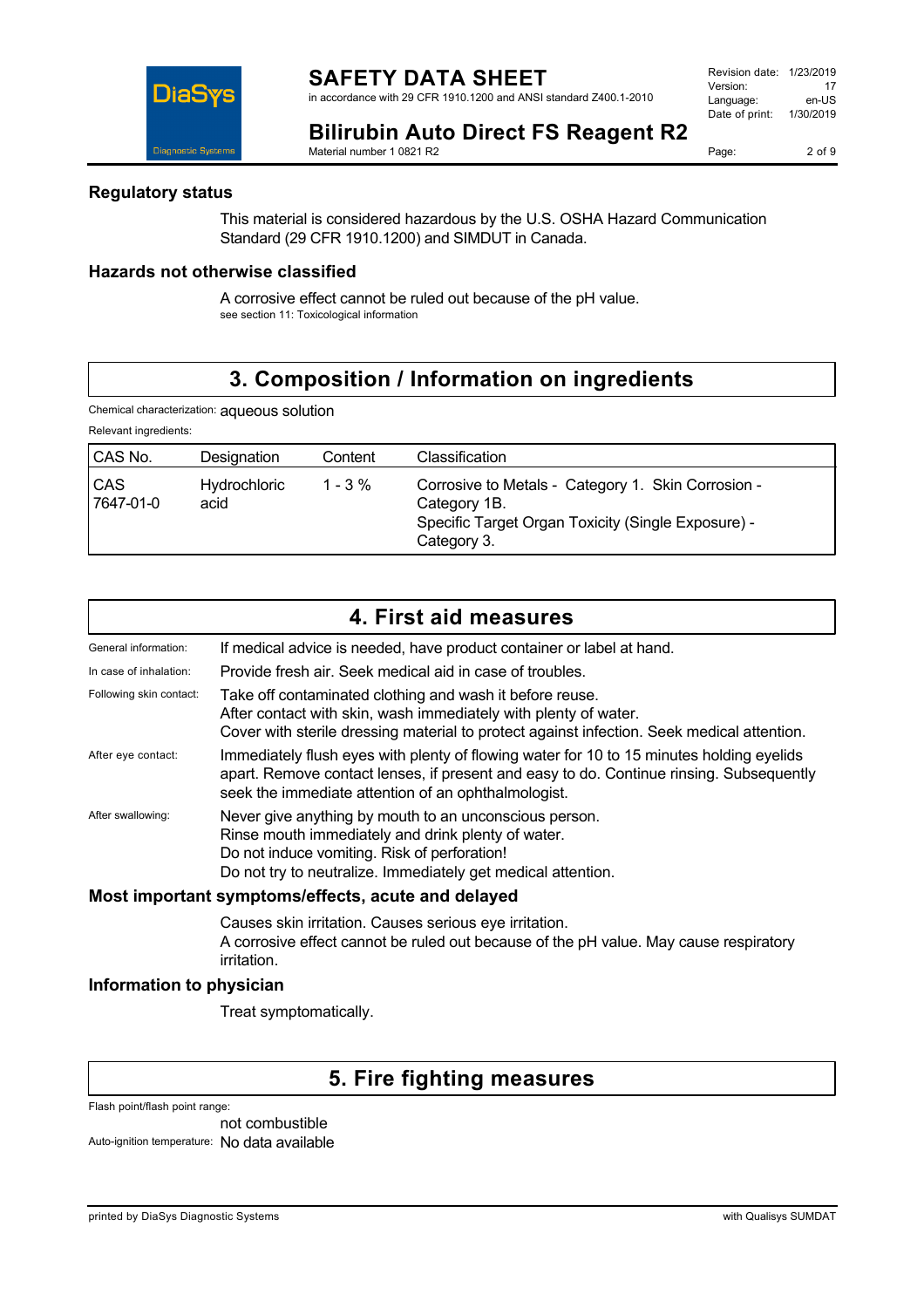

### **SAFETY DATA SHEET** in accordance with 29 CFR 1910.1200 and ANSI standard Z400.1-2010

Revision date: 1/23/2019 Version: 17<br>Language: en-LIS Language: Date of print: 1/30/2019

**Bilirubin Auto Direct FS Reagent R2** Material number 1 0821 R2

Page: 3 of 9

Suitable extinguishing media:

Product is non-combustible. Extinguishing materials should therefore be selected according to surroundings.

### **Specific hazards arising from the chemical**

Fires in the immediate vicinity may cause the development of dangerous vapors. In case of fire may be liberated: Hydrogen chloride, carbon monoxide and carbon dioxide.

Protective equipment and precautions for firefighters:

In case of surrounding fires: Wear a self-contained breathing apparatus and chemical protective clothing.

|                            | 6. Accidental release measures                                                                                                                                                         |
|----------------------------|----------------------------------------------------------------------------------------------------------------------------------------------------------------------------------------|
| Personal precautions:      | Provide adequate ventilation. Do not breathe mist/vapors/spray. Wear appropriate<br>protective equipment.<br>Avoid contact with skin and eyes. Keep unprotected people away.           |
| Environmental precautions: |                                                                                                                                                                                        |
|                            | Do not allow to penetrate into soil, waterbodies or drains.                                                                                                                            |
| Methods for clean-up:      | Soak up with absorbent materials such as sand, siliceus earth, acid- or universal binder.<br>Store in special closed containers and dispose of according to ordinance. Final cleaning. |

## **7. Handling and storage**

### **Handling**

Advices on safe handling: Provide adequate ventilation, and local exhaust as needed. Do not breathe mist/vapors/spray. Avoid contact with skin and eyes. Wear appropriate protective equipment. Wash hands before breaks and after work. Do not eat, drink or smoke when using this product. Take off immediately all contaminated clothing and wash it before reuse. Have eye wash bottle or eye rinse ready at work place.

### **Storage**

Requirements for storerooms and containers: Keep containers tightly closed and at a temperature between 35.6 °F and 46.4 °F. Do not freeze. Protect from light. Keep sterile. Unsuitable materials: Metals Keep only in original container. Hints on joint storage: Keep away from food, drink and animal feedingstuffs.

## **8. Exposure controls / personal protection**

### **Exposure guidelines**

Occupational exposure limit values:

| CAS No. | Designation                 | l ype                                                            | Limit value                                                                                         |
|---------|-----------------------------|------------------------------------------------------------------|-----------------------------------------------------------------------------------------------------|
|         | 7647-01-0 Hydrochloric acid | USA: ACGIH: Ceiling<br>USA: NIOSH: Ceiling<br>USA: OSHA: Ceiling | 2.98 mg/m <sup>3</sup> ; 2 ppm $(A4)$<br>7 mg/m <sup>3</sup> ; 5 ppm<br>7 mg/m <sup>3</sup> ; 5 ppm |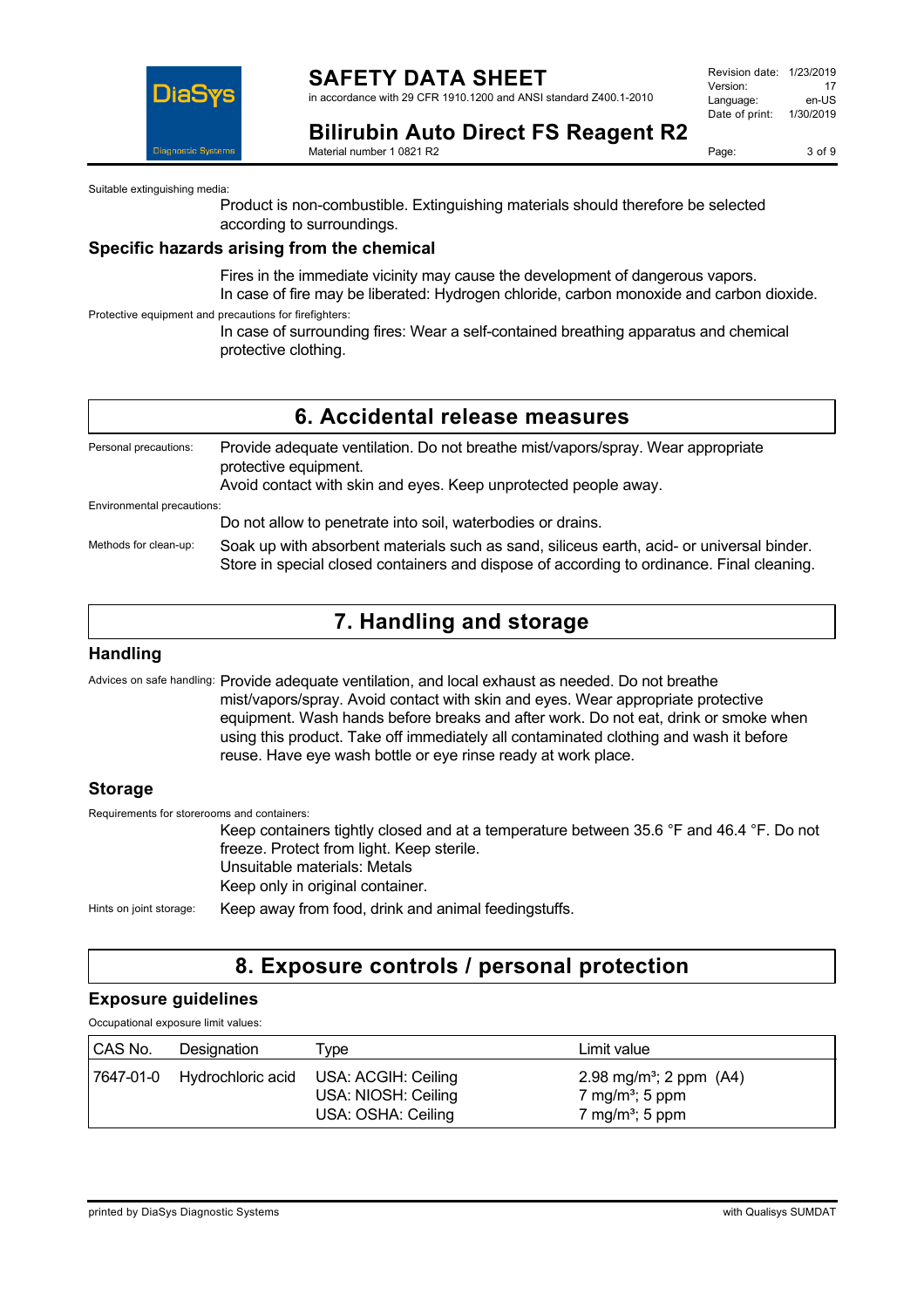

**Bilirubin Auto Direct FS Reagent R2** Material number 1 0821 R2

Page: 4 of 9

### **Engineering controls**

Provide adequate ventilation, and local exhaust as needed. See also information in chapter 7, section storage.

### **Personal protection equipment (PPE)**

| Eye/face protection             | Tightly sealed goggles according to OSHA Standard - 29 CFR: 1910.133 or ANSI<br>Z87.1-2010.                                                                                                                                                                                                               |  |
|---------------------------------|-----------------------------------------------------------------------------------------------------------------------------------------------------------------------------------------------------------------------------------------------------------------------------------------------------------|--|
| Skin protection                 | Wear suitable protective clothing.                                                                                                                                                                                                                                                                        |  |
|                                 | Protective gloves according to OSHA Standard - 29 CFR: 1910.138.<br>Glove material: Nitrile rubber - Layer thickness: 0.11 mm.<br>Breakthrough time: >480 min.<br>Observe glove manufacturer's instructions concerning penetrability and breakthrough time.                                               |  |
| Respiratory protection:         | Respiratory protection must be worn whenever the TLV (WEL) levels have been exceeded.<br>The filter class must be suitable for the maximum contaminant concentration<br>(gas/vapor/aerosol/particulates) that may arise when handling the product.                                                        |  |
| General hygiene considerations: |                                                                                                                                                                                                                                                                                                           |  |
|                                 | Avoid contact with skin and eyes. Wash hands before breaks and after work. Do not<br>breathe mist/vapors/spray. Do not eat, drink or smoke when using this product. Take off<br>immediately all contaminated clothing and wash it before reuse. Have eye wash bottle or<br>eye rinse ready at work place. |  |

## **9. Physical and chemical properties**

### **Information on basic physical and chemical properties**

| Appearance:                              | Physical state at 68 °F and 101.3 kPa: liquid<br>Color: colorless, clear |
|------------------------------------------|--------------------------------------------------------------------------|
| Odor:                                    | odorless odorless                                                        |
| Odor threshold:                          | No data available                                                        |
| pH value:                                | at $77$ $\degree$ F: approx. 0.1                                         |
| Melting point/freezing point:            | No data available                                                        |
| Initial boiling point and boiling range: | No data available                                                        |
| Flash point/flash point range:           | not combustible                                                          |
| Evaporation rate:                        | No data available                                                        |
| Flammability:                            | No data available                                                        |
| Explosion limits:                        | No data available                                                        |
| Vapor pressure:                          | No data available                                                        |
| Vapor density:                           | No data available                                                        |
| Density:                                 | at 68 °F: 1.0142 g/mL                                                    |
| Water solubility:                        | at 68 °F: completely miscible                                            |
| Partition coefficient: n-octanol/water:  | No data available                                                        |
| Auto-ignition temperature:               | No data available                                                        |
| Thermal decomposition:                   | No data available                                                        |
| Additional information:                  | No data available                                                        |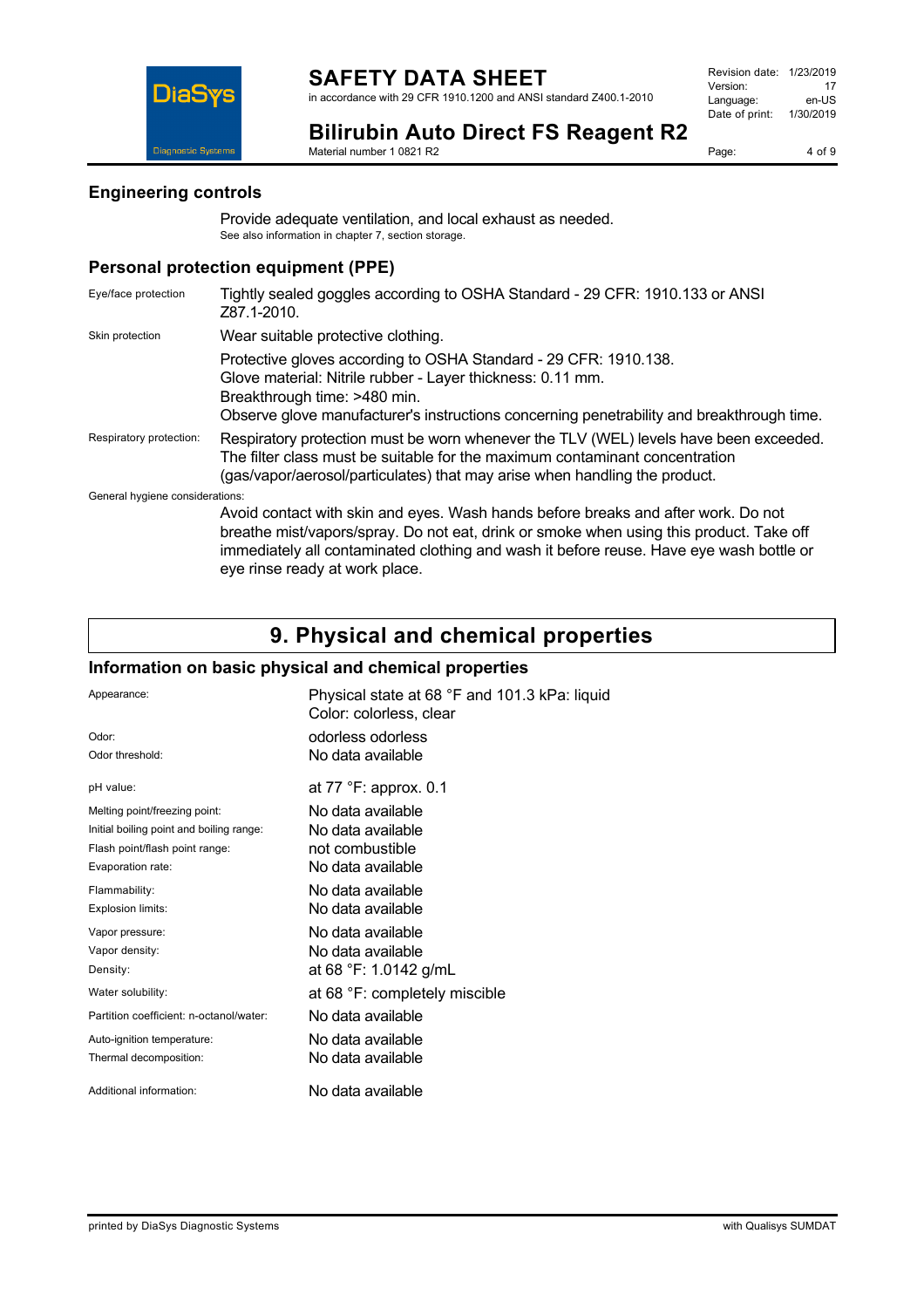

# **SAFETY DATA SHEET**

in accordance with 29 CFR 1910.1200 and ANSI standard Z400.1-2010

Revision date: 1/23/2019 Version: 17<br>
Language: en-US Language: Date of print: 1/30/2019

**Bilirubin Auto Direct FS Reagent R2**

Material number 1 0821 R2

Page: 5 of 9

| 10. Stability and reactivity       |                                                                                                |  |
|------------------------------------|------------------------------------------------------------------------------------------------|--|
| Reactivity:                        | May be corrosive to metals.                                                                    |  |
| Chemical stability:                | Stable under recommended storage conditions.                                                   |  |
| Possibility of hazardous reactions | No hazardous reaction when handled and stored according to provisions.                         |  |
| Conditions to avoid:               | No data available                                                                              |  |
| Incompatible materials:            | Alkalis, metals                                                                                |  |
| Hazardous decomposition products:  | No hazardous decomposition products when regulations for storage and handling are<br>observed. |  |
| Thermal decomposition:             | No data available                                                                              |  |

# **11. Toxicological information**

### **Toxicological tests**

| Toxicological effects: | The statements are derived from the properties of the single components. No toxicological<br>data is available for the product as such. |
|------------------------|-----------------------------------------------------------------------------------------------------------------------------------------|
|                        | Acute toxicity (oral): Lack of data.                                                                                                    |
|                        | Acute toxicity (dermal): Lack of data.                                                                                                  |
|                        | Acute toxicity (inhalative): Lack of data.                                                                                              |
|                        | Skin corrosion/irritation: Skin Irritation - Category 2 = Causes skin irritation.                                                       |
|                        | Serious eye damage/irritation: Eye Irritation - Category 2A = Causes serious eye irritation.                                            |
|                        | Sensitisation to the respiratory tract: Lack of data.                                                                                   |
|                        | Skin sensitisation: Lack of data.                                                                                                       |
|                        | Germ cell mutagenicity/Genotoxicity: Lack of data.                                                                                      |
|                        | Carcinogenicity: Lack of data.                                                                                                          |
|                        | Reproductive toxicity: Lack of data.                                                                                                    |
|                        | Effects on or via lactation: Lack of data.                                                                                              |
|                        | Specific target organ toxicity (single exposure): Based on available data, the classification<br>criteria are not met.                  |
|                        | Specific target organ toxicity (repeated exposure): Lack of data.                                                                       |
|                        | Aspiration hazard: Lack of data.                                                                                                        |
| Other information:     | Chronic toxicity carcinogenic effect:                                                                                                   |
|                        | Information about hydrochloric acid:<br>IARC Rating: Group 3<br>OSHA Carcinogen: not listed<br>NTP Rating: not listed                   |
| <b>Symptoms</b>        |                                                                                                                                         |
|                        | A corrosive effect cannot be ruled out because of the pH value. May cause respiratory<br><i>irritation.</i>                             |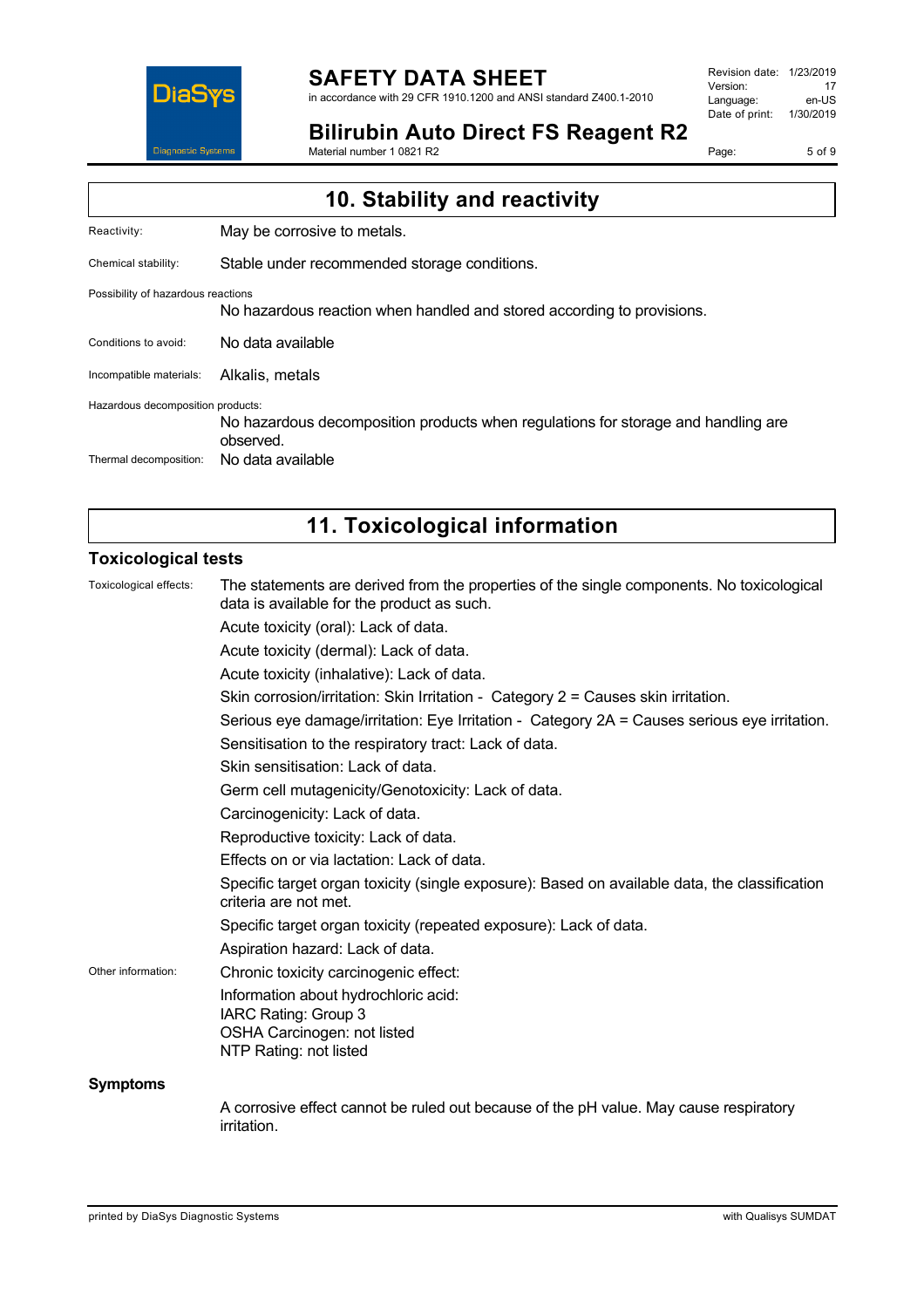

#### **SAFETY DATA SHEET** in accordance with 29 CFR 1910.1200 and ANSI standard Z400.1-2010

Revision date: 1/23/2019 Version: 17<br>Language: en-LIS Language: Date of print: 1/30/2019

## **Bilirubin Auto Direct FS Reagent R2**

Material number 1 0821 R2

Page: 6 of 9

# **12. Ecological information**

### **Ecotoxicity**

Aquatic toxicity: Harmful effects on water organisms by modification of pH-value.

### **Mobility in soil**

No data available

### **Persistence and degradability**

Further details: No data available

### **Additional ecological information**

General information: Do not allow to enter into ground-water, surface water or drains.

## **13. Disposal considerations**

#### **Product**

Recommendation: Special waste. Dispose of waste according to applicable legislation.

### **Contaminated packaging**

Recommendation: Dispose of waste according to applicable legislation. Non-contaminated packages may be recycled.

## **14. Transport information**

### **USA: Department of Transportation (DOT)**

| Identification number:                            | UN3264                                               |
|---------------------------------------------------|------------------------------------------------------|
| Proper shipping name:                             | UN 3264, CORROSIVE LIQUID, ACIDIC, INORGANIC, N.O.S. |
|                                                   | (Hydrochloric acid), mixture                         |
| Hazard class or Division:                         | 8                                                    |
| Packing Group:                                    | Ш                                                    |
| Labels:                                           | 8                                                    |
| Symbols:                                          | G                                                    |
| Special provisions:                               | IB3, T7, TP1, TP28                                   |
| Packaging - Exceptions:                           | 154                                                  |
| Packaging - Non-bulk:                             | 203                                                  |
| Packaging - Bulk:                                 | 241                                                  |
| Quantity limitations - Passenger aircraft / rail: |                                                      |
|                                                   | 5 L                                                  |
| Quantity limitations - Cargo only:                | 60 L                                                 |
| Vessel stowage - Location:                        | А                                                    |
| Vessel stowage - Other:                           | 40                                                   |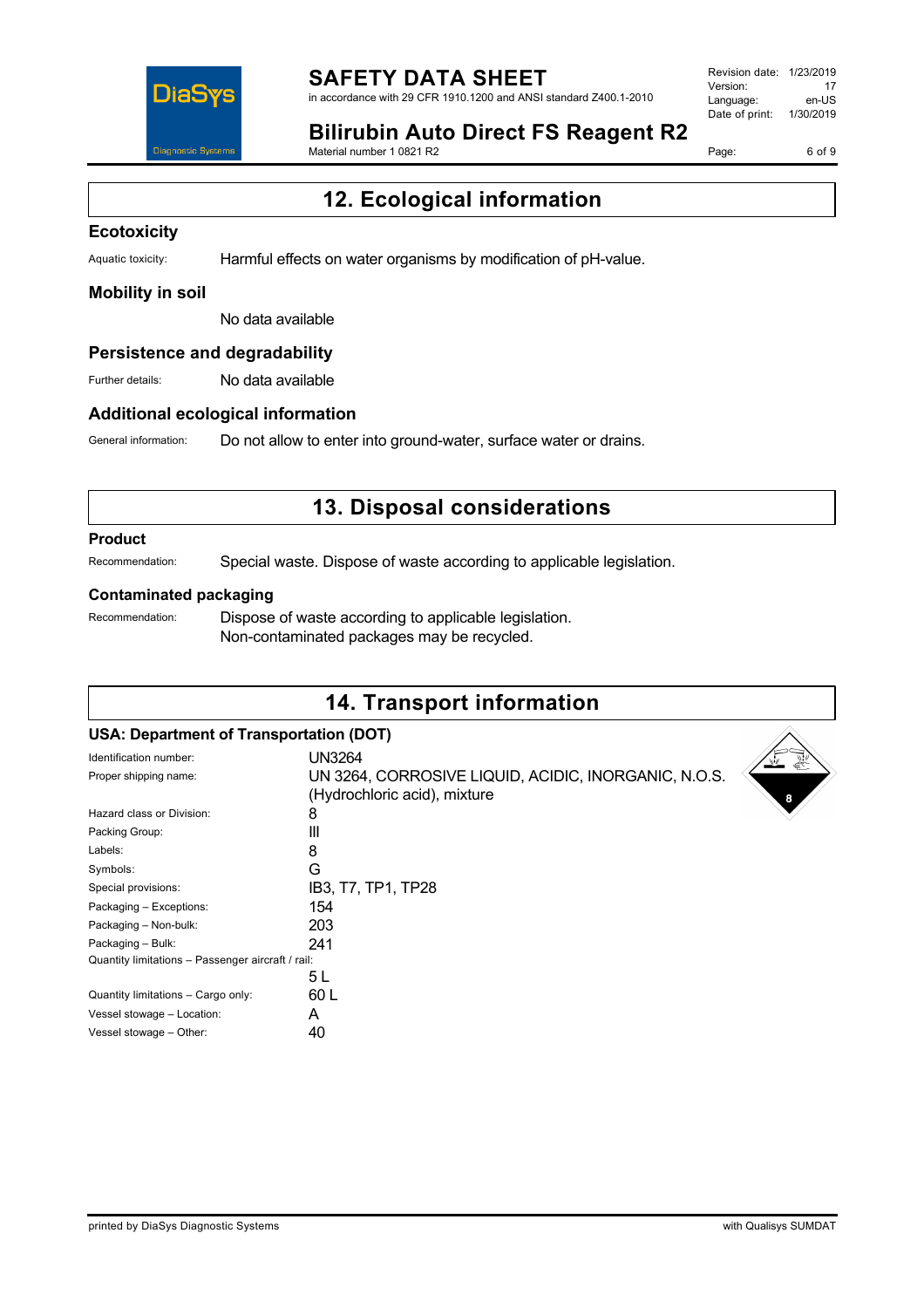

## **SAFETY DATA SHEET**

in accordance with 29 CFR 1910.1200 and ANSI standard Z400.1-2010

| Revision date: 1/23/2019 |           |
|--------------------------|-----------|
| Version:                 | 17        |
| Language:                | en-US     |
| Date of print:           | 1/30/2019 |
|                          |           |

**Bilirubin Auto Direct FS Reagent R2**

Material number 1 0821 R2

### Page: 7 of 9

| Sea transport (IMDG) |  |
|----------------------|--|
|                      |  |

UN number:

| UN number:                             | UN 3264                                                                             |
|----------------------------------------|-------------------------------------------------------------------------------------|
| Proper shipping name:                  | UN 3264, CORROSIVE LIQUID, ACIDIC, INORGANIC, N.O.S.                                |
|                                        | (Hydrochloric acid), mixture                                                        |
| Class or division, Subsidary risk:     | Class 8, Subrisk -                                                                  |
| Packing Group:                         | Ш                                                                                   |
| EmS:                                   | F-A, S-B                                                                            |
| Special provisions:                    | 223, 274                                                                            |
| Limited quantities:                    | 5 L                                                                                 |
| Excepted quantities:                   | E1                                                                                  |
| Contaminated packaging - Instructions: | P001, LP01                                                                          |
| Contaminated packaging - Provisions:   |                                                                                     |
| IBC - Instructions:                    | IBC03                                                                               |
| <b>IBC - Provisions:</b>               |                                                                                     |
| Tank instructions - IMO:               |                                                                                     |
| Tank instructions - UN:                | T7                                                                                  |
| Tank instructions - Provisions:        | TP1, TP28                                                                           |
| Stowage and handling:                  | Category A. SW2                                                                     |
| Properties and observations:           | Causes burns to skin, eyes and mucous membranes.                                    |
| Marine pollutant:                      | no                                                                                  |
| Segregation group:                     | 1                                                                                   |
| Air transport (IATA)                   |                                                                                     |
| UN/ID number:                          | <b>UN 3264</b>                                                                      |
| Proper shipping name:                  | UN 3264, CORROSIVE LIQUID, ACIDIC, INORGANIC, N.O.S.<br>(Hydrochloric acid) mixture |

| UN/ID number:                           | UN 3264                                            |
|-----------------------------------------|----------------------------------------------------|
| Proper shipping name:                   | UN 3264, CORROSIVE LIQUID, ACIDIC, INORGANIC, N.C. |
|                                         | (Hydrochloric acid), mixture                       |
| Class or division, Subsidary risk:      | Class 8                                            |
| Packing Group:                          | Ш                                                  |
| Hazard label:                           | Corrosive                                          |
| <b>Excepted Quantity Code:</b>          | E1                                                 |
| Passenger and Cargo Aircraft: Ltd.Qty.: | Pack.Instr. Y841 - Max. Net Qty/Pkg. 1 L           |
| Passenger and Cargo Aircraft:           | Pack.Instr. 852 - Max. Net Qty/Pkg. 5 L            |
| Cargo Aircraft only:                    | Pack.Instr. 856 - Max. Net Qty/Pkg. 60 L           |
| Special provisions:                     | A3 A803                                            |

Emergency Response Guide-Code (ERG): 8L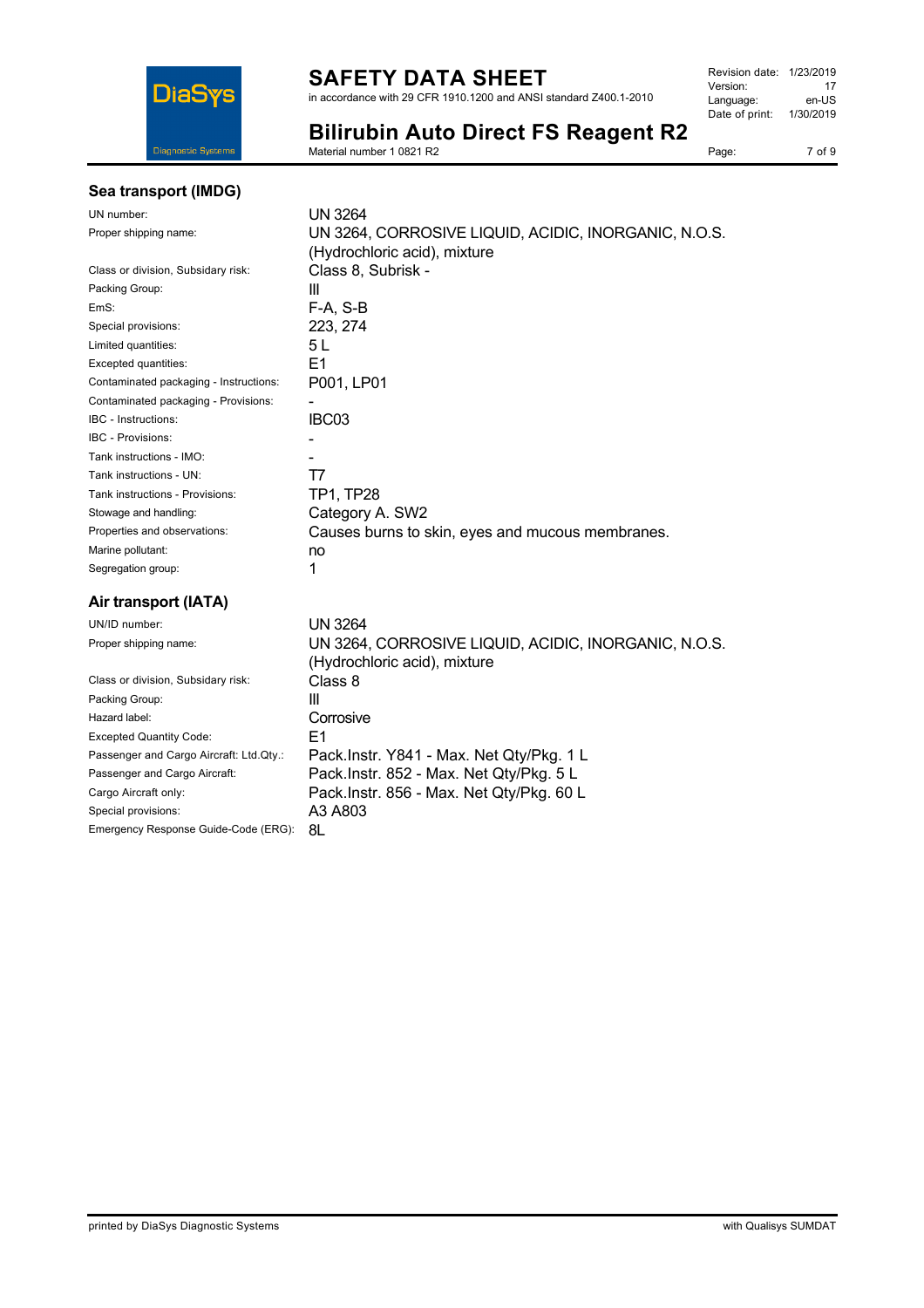

in accordance with 29 CFR 1910.1200 and ANSI standard Z400.1-2010

Revision date: 1/23/2019 Version: 17<br>
Language: en-US Language: Date of print: 1/30/2019

**Bilirubin Auto Direct FS Reagent R2** Material number 1 0821 R2

Page: 8 of 9

# **15. Regulatory information**

### **National regulations - U.S. Federal Regulations**

| Hydrochloric acid: | TSCA Inventory: listed; EPA flags T<br><b>TSCA HPVC: not listed</b><br>Carcinogen Status:<br>IARC Rating: Group 3<br>OSHA Carcinogen: not listed<br>NTP Rating: not listed<br>Clean Air Act:<br>Accidental Release Prevention: Threshold 5000 lbs. / Basis for listing = a<br>Hazardous Air Pollutants: Code X<br>Clean Water Act:<br>Hazardous Substances: RQ 5000 lbs.<br><b>Other Environmental Laws:</b><br>CERCLA: RQ 5000 lbs.<br>SARA Title III Section 302, EHS: TPQ 500 lbs. / RQ 5000 lbs.<br>SARA Title III Section 313, Toxic Release: Conc. 1.0% / Threshold Standard<br><b>NIOSH Recommendations:</b><br>Occupational Health Guideline: 0332<br>OSHA Process Safety Management: Threshold 5000 lbs.                                                                                                               |
|--------------------|---------------------------------------------------------------------------------------------------------------------------------------------------------------------------------------------------------------------------------------------------------------------------------------------------------------------------------------------------------------------------------------------------------------------------------------------------------------------------------------------------------------------------------------------------------------------------------------------------------------------------------------------------------------------------------------------------------------------------------------------------------------------------------------------------------------------------------|
|                    | <b>National regulations - U.S. State Regulations</b>                                                                                                                                                                                                                                                                                                                                                                                                                                                                                                                                                                                                                                                                                                                                                                            |
|                    | Hydrochloric acid: Delaware Air Quality Management List:<br>DRQ: 5000 - RQ State: Federal Regulations Apply<br>Idaho Air Pollutant List:<br>Title 585 -- AAC: 0.375 -- EL: 0.05 -- OEL: 7.5 -- Title 586: -<br>Massachusetts Haz. Substances codes: 2,4,5 *E* F6 F8 F9<br>Minnesota Haz. Substance:<br>Codes: AO - Ratings: 9.4 - Status: Title III. TRI.<br>New Jersey Extraordinarily Hazardous Substances:<br>EPA Threshold: 5000<br>NJ Threshold: 2000 - NJ Group: I - NJ Table: I Part A - NJ Basis: Not on List<br>New Jersey RTK Hazardous Substance:<br>DOT: 1789 - Sub No.: 1012 - TPQ: -<br>New York List of Hazardous Substances:<br>RQ -- Air: 5000 - RQ -- Land: 100 - Note: No Note Associated with this chemical.<br>Pennsylvania Haz. Substance code: E<br>Washington Air Contaminant:<br>Ceiling: 5 ppm / 7 mg |
|                    | <b>National regulations - Great Britain</b>                                                                                                                                                                                                                                                                                                                                                                                                                                                                                                                                                                                                                                                                                                                                                                                     |

Hazchem-Code: 2X

## **16. Other information**

Text for labeling: Contains 1 - 3 % Hydrochloric acid. Safety data sheet available on request.